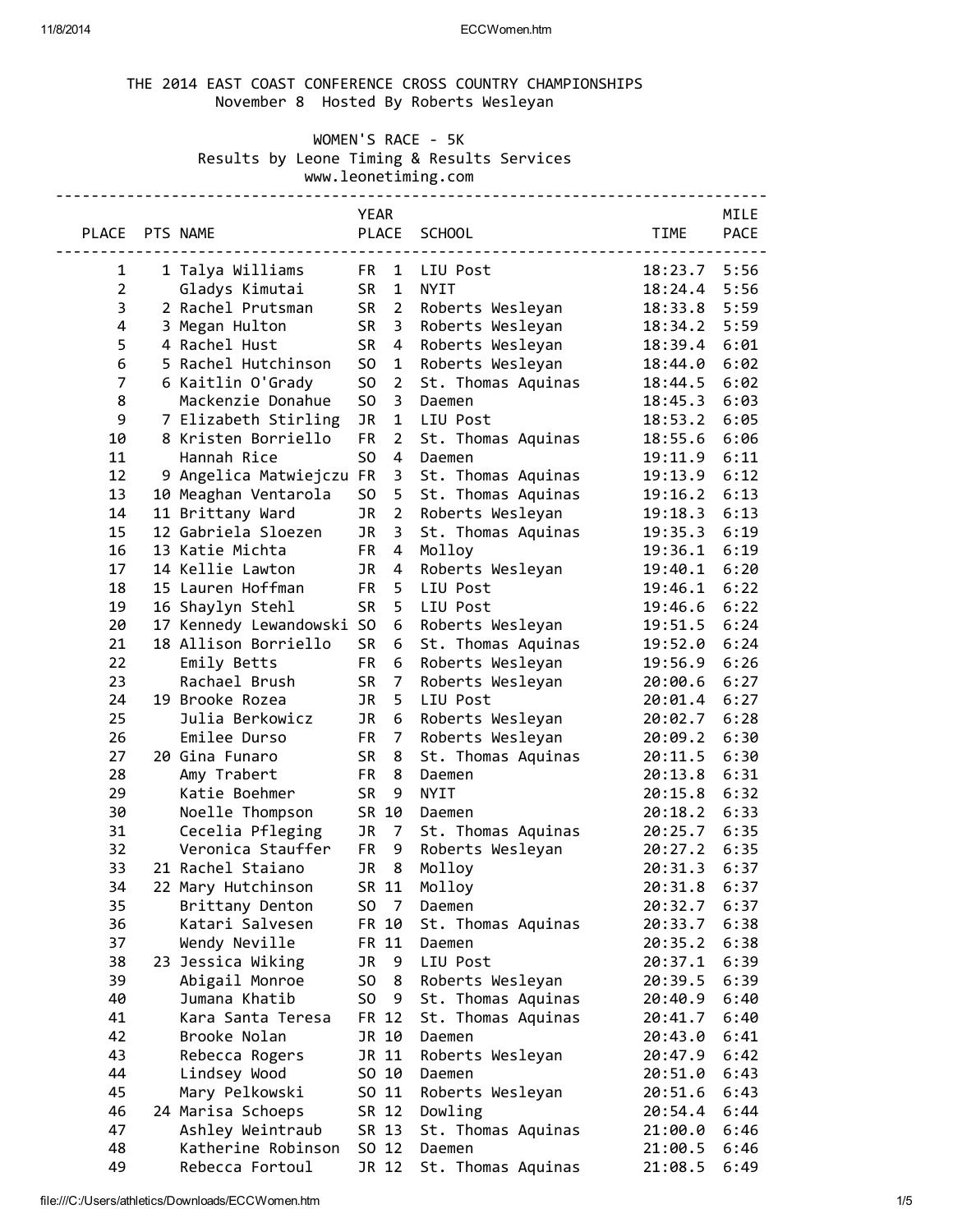11/8/2014 ECCWomen.htm

| 50 | Melinda Vilarinho     | FR 13 | Roberts Wesleyan     | 21:09.6 | 6:49 |
|----|-----------------------|-------|----------------------|---------|------|
| 51 | Melissa Pierre        | FR 14 | <b>NYIT</b>          | 21:12.2 | 6:50 |
| 52 | Ashley Cheff          | SO 13 | Daemen               | 21:17.4 | 6:52 |
| 53 | 25 Sotnikova Alina    | JR 13 | Bridgeport           | 21:22.3 | 6:53 |
| 54 | Rachel Putman         | SR 14 | Roberts Wesleyan     | 21:38.8 | 6:59 |
| 55 | 26 Anita Korosi       | SR 15 | Queens (N.Y.)        | 21:57.8 | 7:05 |
| 56 | Emily Bradley         | FR 15 | Daemen               | 21:58.7 | 7:05 |
| 57 | Morgan Urbanek        | SO 14 | Daemen               | 22:00.1 | 7:05 |
| 58 | 27 Kymberly Johnson   | JR 14 | Queens (N.Y.)        | 22:02.0 | 7:06 |
| 59 | Aleigha Hawkins       | FR 16 | Daemen               | 22:04.0 | 7:07 |
| 60 | Alisa Cipolla         | SR 16 | St. Thomas Aquinas   | 22:08.2 | 7:08 |
| 61 | Katelyn Garvey        | SR 17 | St. Thomas Aquinas   | 22:08.5 | 7:08 |
| 62 | Hannah Putman         | FR 17 | Roberts Wesleyan     | 22:11.8 | 7:09 |
| 63 | Chelsea Touchstone    | JR 15 | Roberts Wesleyan     | 22:16.4 | 7:11 |
| 64 | 28 Tshani Mitchell    | JR 16 | Queens (N.Y.)        | 22:31.3 | 7:15 |
| 65 | 29 Nicole Hubert      | FR 18 | Molloy               | 22:31.9 | 7:16 |
| 66 | Breanna Leonard       | FR 19 | Roberts Wesleyan     | 22:43.2 | 7:19 |
| 67 | 30 Kay-Tiarra Johnson | SO 15 | District of Columbia | 22:44.1 | 7:20 |
| 68 | 31 Cara Loftus        | FR 20 | Molloy               | 22:50.1 | 7:21 |
| 69 | 32 Carly Howard       | FR 21 | Molloy               | 23:02.8 | 7:26 |
| 70 | 33 Kimoy Mais         | SR 18 | District of Columbia | 23:06.6 | 7:27 |
| 71 | Olivia Corder         | SO 16 | Roberts Wesleyan     | 23:10.3 | 7:28 |
| 72 | 34 Ronsheica Cadogan  | SO 17 | Queens (N.Y.)        | 23:16.2 | 7:30 |
| 73 | 35 Louise Ovner       | SO 18 | Bridgeport           | 23:27.3 | 7:33 |
| 74 | 36 Erin Smith         | SO 19 | Dowling              | 23:58.1 | 7:43 |
| 75 | 37 Joanna Argon       | SO 20 | Bridgeport           | 24:13.6 | 7:48 |
| 76 | 38 Amira Dubissette   | SO 21 | Queens (N.Y.)        | 24:14.0 | 7:48 |
| 77 | 39 Clarissa Bernardo  | FR 22 | Molloy               | 24:24.0 | 7:52 |
| 78 | 40 Bernadette Gruol   | SR 19 | Queens (N.Y.)        | 24:29.7 | 7:54 |
| 79 | 41 Christina Baker    | SO 22 | District of Columbia | 24:31.7 | 7:54 |
| 80 | Eminel Cooper         | FR 23 | <b>NYIT</b>          | 25:17.2 | 8:09 |
| 81 | 42 Caitlyn Walker     | SR 20 | Bridgeport           | 25:24.0 | 8:11 |
| 82 | Nicole Hein           | SO 23 | Molloy               | 25:30.6 | 8:13 |
| 83 | 43 Jerily Benjamin    | JR 17 | District of Columbia | 25:36.1 | 8:15 |
| 84 | 44 Kerry Mackinnon    | SO 24 | Bridgeport           | 25:57.9 | 8:22 |
| 85 | 45 Evelyn Ovner       | SO 25 | Bridgeport           | 26:09.2 | 8:26 |
| 86 | 46 Marlena Wright     | JR 18 | District of Columbia | 26:10.4 | 8:26 |
| 87 | 47 Jackie Anderson    | SR 21 | Dowling              | 26:38.0 | 8:35 |
| 88 | 48 Brie Ament         | JR 19 | Dowling              | 26:48.5 | 8:38 |
| 89 | 49 Ashley Firestone   | SO 26 | Dowling              | 27:00.0 | 8:42 |
| 90 | 50 Jetsenia Maldonado | SR 22 | Bridgeport           | 27:41.5 | 8:55 |
| 91 | 51 Brittany Okon      | SO 27 | District of Columbia | 28:09.1 | 9:04 |

ECAC TEAM SCORES

------------------------------------------------------------------------------

------------------------------------------------------------------------------ 1. 25 Roberts Wesleyan (18:46.0 93:49.7 0:44.5) ======================================== 2 Rachel Prutsman SR 18:33.8 3 Megan Hulton SR 18:34.2 4 Rachel Hust SR 18:39.4 5 Rachel Hutchinson SO 18:44.0 11 Brittany Ward JR 19:18.3 ( 14) Kellie Lawton JR 19:40.1 ( 17) Kennedy Lewandowski SO 19:51.5

2. 45 St. Thomas Aquinas (19:09.1 95:45.5 0:50.8)

file:///C:/Users/athletics/Downloads/ECCWomen.htm 2/5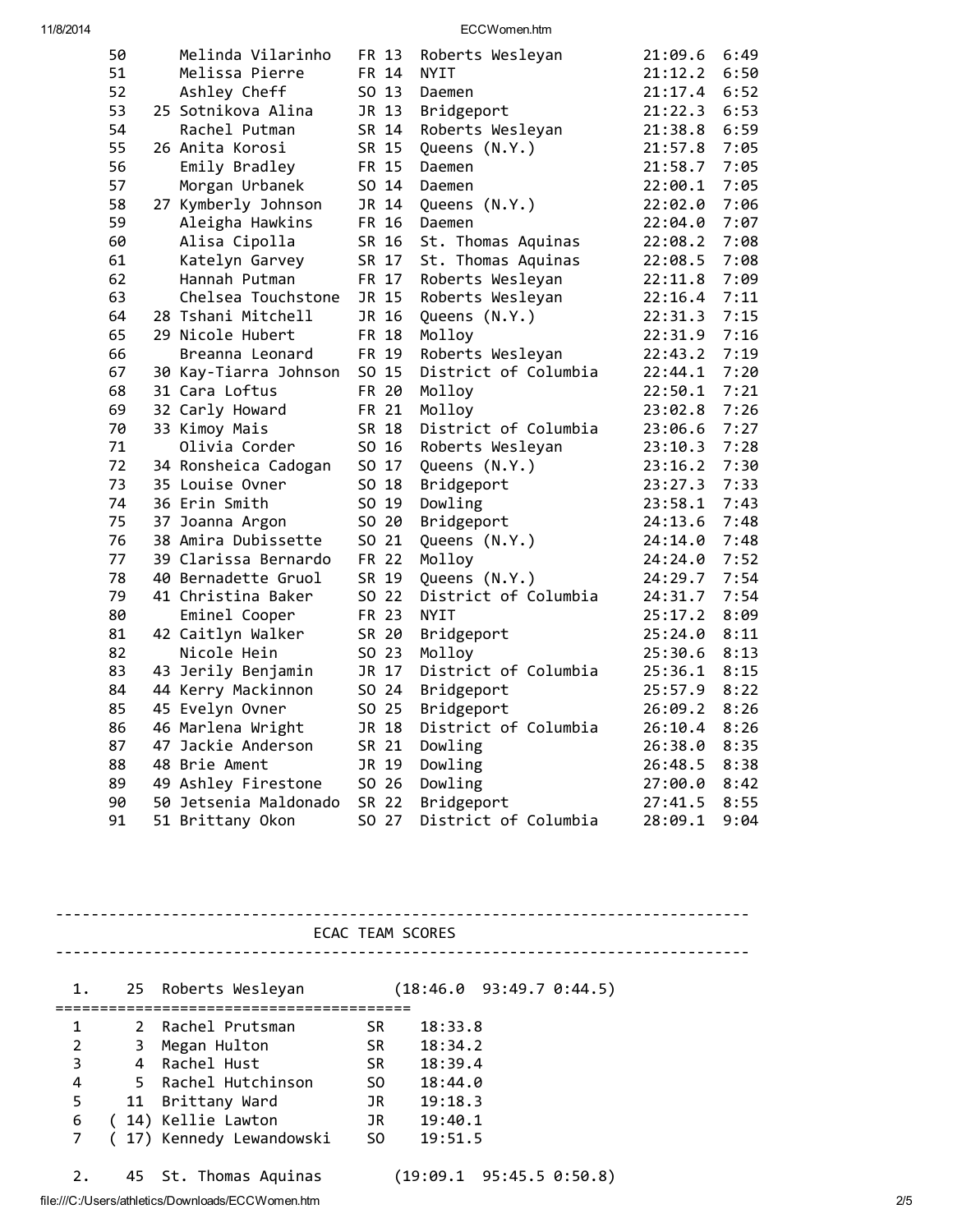| 1              | 6              | Kaitlin O'Grady               | SO -                                                                                                                                                                                                                           | 18:44.5                         |
|----------------|----------------|-------------------------------|--------------------------------------------------------------------------------------------------------------------------------------------------------------------------------------------------------------------------------|---------------------------------|
| $\overline{2}$ | 8              | Kristen Borriello             | FR <sub>1</sub>                                                                                                                                                                                                                | 18:55.6                         |
| 3              | 9              | Angelica Matwiejczuk          | <b>FR</b>                                                                                                                                                                                                                      | 19:13.9                         |
| 4              | 10             | Meaghan Ventarola             |                                                                                                                                                                                                                                | SO 19:16.2                      |
|                |                |                               |                                                                                                                                                                                                                                |                                 |
| 5              |                | 12 Gabriela Sloezen           | JR                                                                                                                                                                                                                             | 19:35.3                         |
| 6              |                | (18) Allison Borriello        |                                                                                                                                                                                                                                | SR 19:52.0                      |
| $\overline{7}$ | $\left($       | 20) Gina Funaro               | SR                                                                                                                                                                                                                             | 20:11.5                         |
|                |                |                               |                                                                                                                                                                                                                                |                                 |
| 3.             |                | 58 LIU Post                   |                                                                                                                                                                                                                                | (19:22.2 96:51.0 1:37.7)        |
|                |                |                               |                                                                                                                                                                                                                                |                                 |
| 1              |                | 1 Talya Williams              | FR.                                                                                                                                                                                                                            | 18:23.7                         |
| $\overline{2}$ |                | 7 Elizabeth Stirling          |                                                                                                                                                                                                                                | JR 18:53.2                      |
| 3              |                | 15 Lauren Hoffman             |                                                                                                                                                                                                                                | FR 19:46.1                      |
| 4              |                |                               |                                                                                                                                                                                                                                |                                 |
|                |                | 16 Shaylyn Stehl              |                                                                                                                                                                                                                                | SR 19:46.6                      |
| 5              |                | 19 Brooke Rozea               |                                                                                                                                                                                                                                | JR 20:01.4                      |
| 6              |                | (23) Jessica Wiking           | JR                                                                                                                                                                                                                             | 20:37.1                         |
|                |                |                               |                                                                                                                                                                                                                                |                                 |
| 4.             | 116            | Molloy                        |                                                                                                                                                                                                                                | (21:12.3 106:01.2 3:14.0)       |
|                |                |                               |                                                                                                                                                                                                                                |                                 |
| $1 \ \nu$      | 13             | Katie Michta                  | FR                                                                                                                                                                                                                             | 19:36.1                         |
| $\overline{2}$ |                | 21 Rachel Staiano             | JR                                                                                                                                                                                                                             | 20:31.3                         |
| 3              | 22             | Mary Hutchinson               | SR <sub>2</sub>                                                                                                                                                                                                                | 20:31.8                         |
| 4              | 29             | Nicole Hubert                 |                                                                                                                                                                                                                                | FR 22:31.9                      |
|                |                |                               |                                                                                                                                                                                                                                |                                 |
| 5              |                | 31 Cara Loftus                |                                                                                                                                                                                                                                | FR 22:50.1                      |
| 6              |                | (32) Carly Howard             |                                                                                                                                                                                                                                | FR 23:02.8                      |
| $\overline{7}$ |                | (39) Clarissa Bernardo        | <b>FR</b>                                                                                                                                                                                                                      | 24:24.0                         |
|                |                |                               |                                                                                                                                                                                                                                |                                 |
| 5.             | 153            | Queens (N.Y.)                 |                                                                                                                                                                                                                                | $(22:48.3 \t114:01.3 \t2:16.2)$ |
|                |                |                               |                                                                                                                                                                                                                                |                                 |
| 1              | 26             | Anita Korosi                  | SR and the set of the set of the set of the set of the set of the set of the set of the set of the set of the set of the set of the set of the set of the set of the set of the set of the set of the set of the set of the se | 21:57.8                         |
| $\overline{2}$ |                | 27 Kymberly Johnson           | JR <sub>D</sub>                                                                                                                                                                                                                | 22:02.0                         |
| 3              | 28             | Tshani Mitchell               |                                                                                                                                                                                                                                | JR 22:31.3                      |
| 4              |                |                               |                                                                                                                                                                                                                                |                                 |
|                |                | 34 Ronsheica Cadogan          |                                                                                                                                                                                                                                | SO 23:16.2                      |
| 5              |                | 38 Amira Dubissette           |                                                                                                                                                                                                                                | SO 24:14.0                      |
| 6              |                | (40) Bernadette Gruol         | SR                                                                                                                                                                                                                             | 24:29.7                         |
|                |                |                               |                                                                                                                                                                                                                                |                                 |
| ь.             | 183            | Bridgeport                    |                                                                                                                                                                                                                                | $(24:05.1 \t120:25.1 \t4:35.6)$ |
|                |                | :=================            |                                                                                                                                                                                                                                |                                 |
| 1              | 25             | Sotnikova Alina               | JR                                                                                                                                                                                                                             |                                 |
| $\overline{2}$ |                | 35 Louise Ovner               |                                                                                                                                                                                                                                | 21:22.3                         |
| 3              |                |                               | SO.                                                                                                                                                                                                                            | 23:27.3                         |
|                |                |                               |                                                                                                                                                                                                                                |                                 |
|                | 37             | Joanna Argon                  | S <sub>0</sub>                                                                                                                                                                                                                 | 24:13.6                         |
| 4              |                | 42 Caitlyn Walker             | SR <sub>2</sub>                                                                                                                                                                                                                | 25:24.0                         |
| 5              | 44             | Kerry Mackinnon               | SO <sub>2</sub>                                                                                                                                                                                                                | 25:57.9                         |
| 6              |                | (45) Evelyn Ovner             | SO <sub>2</sub>                                                                                                                                                                                                                | 26:09.2                         |
| $\overline{7}$ |                | (50) Jetsenia Maldonado       | <b>SR</b>                                                                                                                                                                                                                      | 27:41.5                         |
|                |                |                               |                                                                                                                                                                                                                                |                                 |
| 7.             | 193            | District of Columbia          |                                                                                                                                                                                                                                | $(24:25.8 \t122:08.9 \t3:26.3)$ |
|                |                |                               |                                                                                                                                                                                                                                |                                 |
| 1              | 30             | Kay-Tiarra Johnson            | SO.                                                                                                                                                                                                                            | 22:44.1                         |
| $\overline{2}$ | 33             | Kimoy Mais                    | SR <sub>20</sub>                                                                                                                                                                                                               | 23:06.6                         |
| 3              | 41             | Christina Baker               | SO <sub>2</sub>                                                                                                                                                                                                                | 24:31.7                         |
|                |                |                               |                                                                                                                                                                                                                                |                                 |
| 4              |                | 43 Jerily Benjamin            | JR D                                                                                                                                                                                                                           | 25:36.1                         |
| 5              | 46             | Marlena Wright                | JR D                                                                                                                                                                                                                           | 26:10.4                         |
| 6              |                | (51) Brittany Okon            | S <sub>0</sub>                                                                                                                                                                                                                 | 28:09.1                         |
|                |                |                               |                                                                                                                                                                                                                                |                                 |
| 8.             | 204            | Dowling                       |                                                                                                                                                                                                                                | $(25:03.8 \t125:19.0 \t6:05.6)$ |
|                | ============== | ========================      |                                                                                                                                                                                                                                |                                 |
| 1              | 24             | Marisa Schoeps                | SR                                                                                                                                                                                                                             | 20:54.4                         |
| 2<br>3         | 36<br>47       | Erin Smith<br>Jackie Anderson | SO.<br><b>SR</b>                                                                                                                                                                                                               | 23:58.1<br>26:38.0              |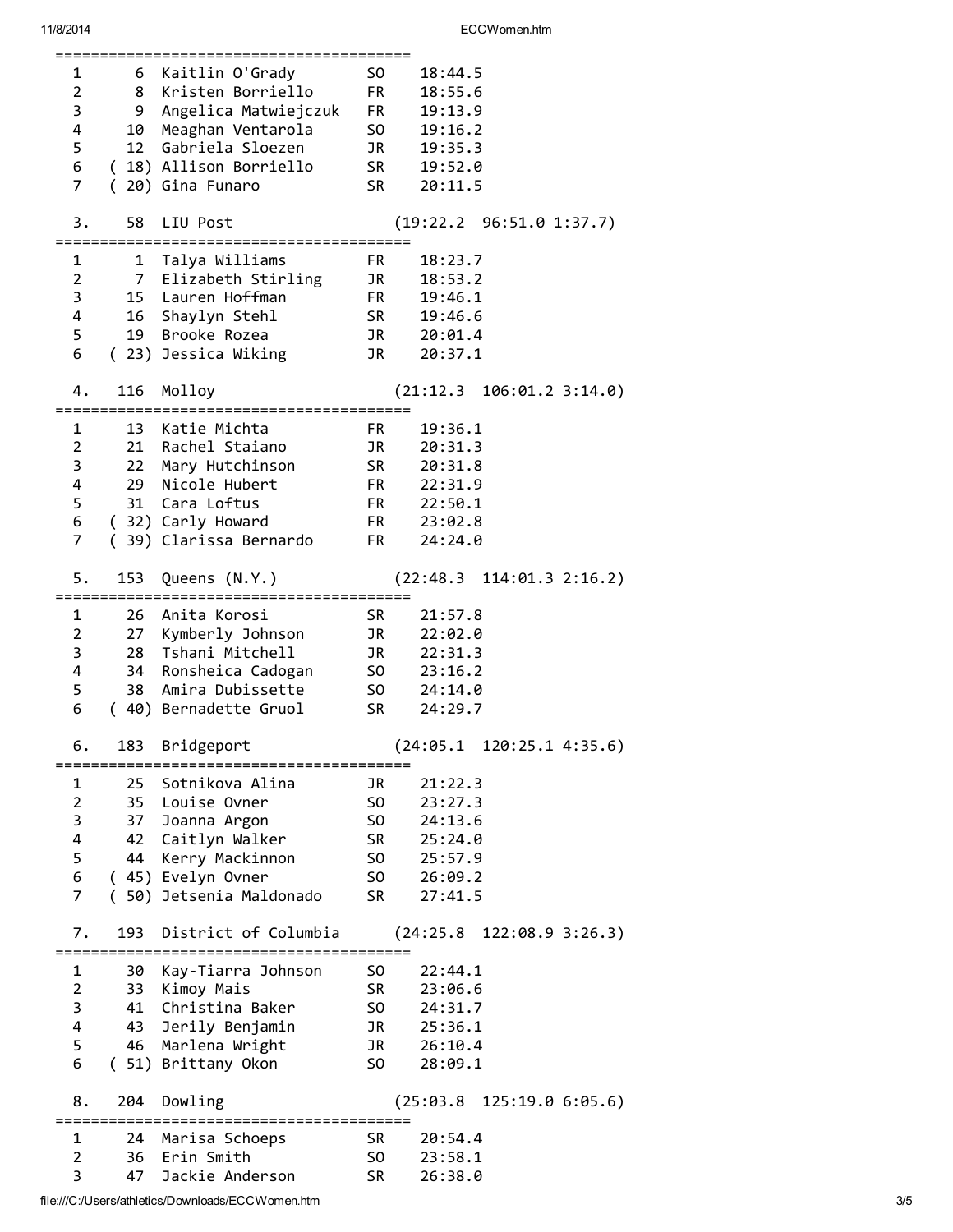#### 11/8/2014 ECCWomen.htm

|  | 48 Brie Ament       | JR 26:48.5 |
|--|---------------------|------------|
|  | 49 Ashley Firestone | SO 27:00.0 |

| OVERALL TEAM SCORES     |              |                                                     |                                                                                                                                                                                                                                |                                              |  |  |  |
|-------------------------|--------------|-----------------------------------------------------|--------------------------------------------------------------------------------------------------------------------------------------------------------------------------------------------------------------------------------|----------------------------------------------|--|--|--|
|                         |              |                                                     |                                                                                                                                                                                                                                |                                              |  |  |  |
| 1.                      |              |                                                     |                                                                                                                                                                                                                                | 27 Roberts Wesleyan (18:46.0 93:49.7 0:44.5) |  |  |  |
| 1                       |              | 2 Rachel Prutsman                                   | SR –                                                                                                                                                                                                                           | 18:33.8                                      |  |  |  |
| $\overline{2}$          | 3            | Megan Hulton                                        | <b>SR</b>                                                                                                                                                                                                                      | 18:34.2                                      |  |  |  |
| 3                       | 4            | Rachel Hust                                         | <b>SR</b>                                                                                                                                                                                                                      | 18:39.4                                      |  |  |  |
| 4                       | 5.           | Rachel Hutchinson                                   | S <sub>0</sub>                                                                                                                                                                                                                 | 18:44.0                                      |  |  |  |
| 5                       | 13           | Brittany Ward                                       | JR D                                                                                                                                                                                                                           | 19:18.3                                      |  |  |  |
| 6                       |              | (16) Kellie Lawton                                  | JR                                                                                                                                                                                                                             | 19:40.1                                      |  |  |  |
| 7                       |              | ( 19) Kennedy Lewandowski                           | S <sub>0</sub>                                                                                                                                                                                                                 | 19:51.5                                      |  |  |  |
| 2.                      |              | 52 St. Thomas Aquinas<br>======================     |                                                                                                                                                                                                                                | $(19:09.1 \t 95:45.5 \t 0:50.8)$             |  |  |  |
| 1                       |              | 6 Kaitlin O'Grady                                   | SO.                                                                                                                                                                                                                            | 18:44.5                                      |  |  |  |
| $\overline{2}$          | 9            | Kristen Borriello                                   | FR <sub>1</sub>                                                                                                                                                                                                                | 18:55.6                                      |  |  |  |
| 3                       | 11           | Angelica Matwiejczuk                                | <b>FR</b>                                                                                                                                                                                                                      | 19:13.9                                      |  |  |  |
| 4                       | 12           | Meaghan Ventarola                                   | SO <sub>1</sub>                                                                                                                                                                                                                | 19:16.2                                      |  |  |  |
| 5                       | 14           | Gabriela Sloezen                                    | JR <sub>D</sub>                                                                                                                                                                                                                | 19:35.3                                      |  |  |  |
| 6                       |              | (20) Allison Borriello                              | SR <sub>1</sub>                                                                                                                                                                                                                | 19:52.0                                      |  |  |  |
| 7                       |              | (22) Gina Funaro                                    | <b>SR</b>                                                                                                                                                                                                                      | 20:11.5                                      |  |  |  |
|                         |              |                                                     |                                                                                                                                                                                                                                |                                              |  |  |  |
| 3.                      | 65           | LIU Post                                            |                                                                                                                                                                                                                                | (19:22.2 96:51.0 1:37.7)                     |  |  |  |
| 1                       | $\mathbf{1}$ | Talya Williams                                      | FR.                                                                                                                                                                                                                            | 18:23.7                                      |  |  |  |
| $\overline{2}$          | 8            | Elizabeth Stirling                                  | JR                                                                                                                                                                                                                             | 18:53.2                                      |  |  |  |
| 3                       |              | 17 Lauren Hoffman                                   | FR                                                                                                                                                                                                                             | 19:46.1                                      |  |  |  |
| 4                       | 18           | Shaylyn Stehl                                       | SR and the set of the set of the set of the set of the set of the set of the set of the set of the set of the set of the set of the set of the set of the set of the set of the set of the set of the set of the set of the se | 19:46.6                                      |  |  |  |
| 5                       | 21           | Brooke Rozea                                        | JR                                                                                                                                                                                                                             | 20:01.4                                      |  |  |  |
| 6                       |              | (29) Jessica Wiking                                 | JR                                                                                                                                                                                                                             | 20:37.1                                      |  |  |  |
|                         |              |                                                     |                                                                                                                                                                                                                                |                                              |  |  |  |
| 4.                      | 91           | Daemen                                              |                                                                                                                                                                                                                                | (19:48.4 99:01.9 1:47.4)                     |  |  |  |
|                         |              |                                                     |                                                                                                                                                                                                                                |                                              |  |  |  |
| 1                       | 7            | Mackenzie Donahue                                   | S <sub>0</sub>                                                                                                                                                                                                                 | 18:45.3                                      |  |  |  |
| $\overline{\mathbf{c}}$ |              | 10 Hannah Rice                                      | SO <sub>1</sub>                                                                                                                                                                                                                | 19:11.9                                      |  |  |  |
| 3                       | 23           | Amy Trabert                                         | FR                                                                                                                                                                                                                             | 20:13.8                                      |  |  |  |
| 4                       | 24           | Noelle Thompson                                     | SR                                                                                                                                                                                                                             | 20:18.2                                      |  |  |  |
| 5                       | 27           | Brittany Denton                                     | SO <sub>2</sub>                                                                                                                                                                                                                | 20:32.7                                      |  |  |  |
| 6                       |              | (28) Wendy Neville                                  | FR <sub>1</sub>                                                                                                                                                                                                                | 20:35.2                                      |  |  |  |
| $\overline{7}$          |              | (30) Brooke Nolan                                   | JR                                                                                                                                                                                                                             | 20:43.0                                      |  |  |  |
| 5.                      | 140          | Molloy                                              |                                                                                                                                                                                                                                | (21:12.3 106:01.2 3:14.0)                    |  |  |  |
| 1                       | 15           | Katie Michta                                        | FR                                                                                                                                                                                                                             | 19:36.1                                      |  |  |  |
| $\overline{2}$          | 25           | Rachel Staiano                                      | JR                                                                                                                                                                                                                             | 20:31.3                                      |  |  |  |
| 3                       | 26           | Mary Hutchinson                                     | <b>SR</b>                                                                                                                                                                                                                      | 20:31.8                                      |  |  |  |
| 4                       | 36           | Nicole Hubert                                       | FR <sub>1</sub>                                                                                                                                                                                                                | 22:31.9                                      |  |  |  |
| 5                       |              | 38 Cara Loftus                                      | FR <sub>1</sub>                                                                                                                                                                                                                | 22:50.1                                      |  |  |  |
| 6                       |              | (39) Carly Howard                                   | FR <sub>1</sub>                                                                                                                                                                                                                | 23:02.8                                      |  |  |  |
| $\overline{7}$          |              | (46) Clarissa Bernardo                              | FR                                                                                                                                                                                                                             | 24:24.0                                      |  |  |  |
|                         |              |                                                     |                                                                                                                                                                                                                                |                                              |  |  |  |
| 6.                      | 188          | Queens (N.Y.)<br>================================== |                                                                                                                                                                                                                                | $(22:48.3 \t114:01.3 \t2:16.2)$              |  |  |  |
| 1                       | 33           | Anita Korosi                                        | SR.                                                                                                                                                                                                                            | 21:57.8                                      |  |  |  |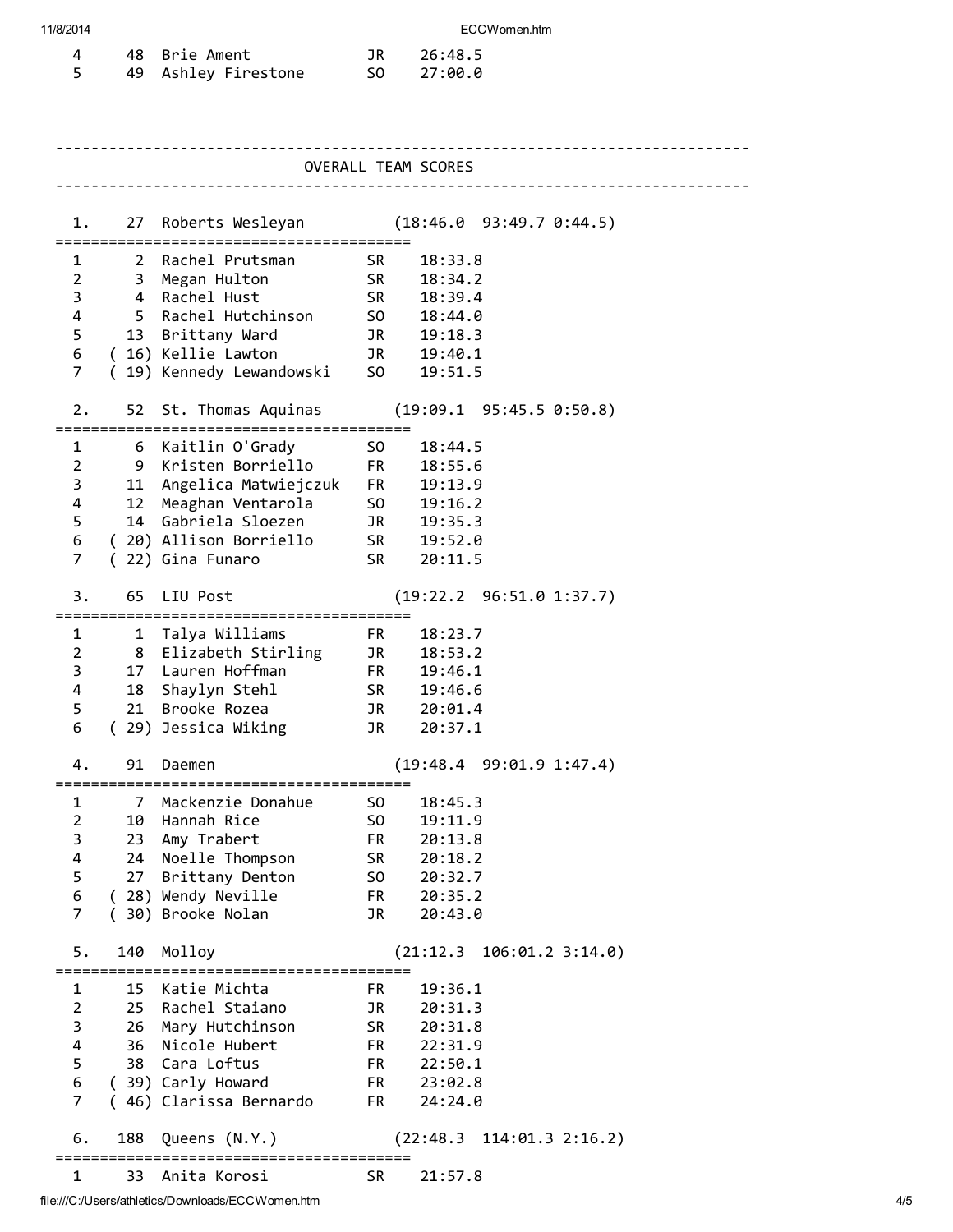| $\overline{2}$<br>3<br>4<br>5<br>6 | 35<br>41<br>45      | 34 Kymberly Johnson<br>Tshani Mitchell<br>Ronsheica Cadogan<br>Amira Dubissette<br>(47) Bernadette Gruol | JR<br>JR<br>SO <sub>2</sub><br>SO <sub>2</sub><br>SR and the set of the set of the set of the set of the set of the set of the set of the set of the set of the set of the set of the set of the set of the set of the set of the set of the set of the set of the set of the se | 22:02.0<br>22:31.3<br>23:16.2<br>24:14.0<br>24:29.7 |
|------------------------------------|---------------------|----------------------------------------------------------------------------------------------------------|----------------------------------------------------------------------------------------------------------------------------------------------------------------------------------------------------------------------------------------------------------------------------------|-----------------------------------------------------|
| 7.                                 | 218                 | Bridgeport                                                                                               |                                                                                                                                                                                                                                                                                  | $(24:05.1 \t120:25.1 \t4:35.6)$                     |
| 1                                  |                     | 32 Sotnikova Alina                                                                                       | JR                                                                                                                                                                                                                                                                               | 21:22.3                                             |
| $\overline{2}$                     |                     | 42 Louise Ovner                                                                                          | SO <sub>2</sub>                                                                                                                                                                                                                                                                  | 23:27.3                                             |
| 3                                  | 44                  | Joanna Argon                                                                                             | SO <sub>2</sub>                                                                                                                                                                                                                                                                  | 24:13.6                                             |
| 4                                  | 49                  | Caitlyn Walker                                                                                           | SR <sub>2</sub>                                                                                                                                                                                                                                                                  | 25:24.0                                             |
| 5                                  | 51                  | Kerry Mackinnon                                                                                          | SO <sub>2</sub>                                                                                                                                                                                                                                                                  | 25:57.9                                             |
| 6                                  |                     | ( 52) Evelyn Ovner                                                                                       | SO <sub>2</sub>                                                                                                                                                                                                                                                                  | 26:09.2                                             |
| $\overline{7}$                     |                     | ( 57) Jetsenia Maldonado                                                                                 | SR <sub>1</sub>                                                                                                                                                                                                                                                                  | 27:41.5                                             |
|                                    |                     |                                                                                                          |                                                                                                                                                                                                                                                                                  |                                                     |
| 8.                                 | 228                 | District of Columbia                                                                                     |                                                                                                                                                                                                                                                                                  | $(24:25.8 \t122:08.9 \t3:26.3)$                     |
|                                    |                     |                                                                                                          | ========                                                                                                                                                                                                                                                                         |                                                     |
| 1                                  |                     | 37 Kay-Tiarra Johnson                                                                                    | SO <sub>2</sub>                                                                                                                                                                                                                                                                  | 22:44.1                                             |
| $\overline{2}$                     | 40                  | Kimoy Mais                                                                                               | SR <sub>2</sub>                                                                                                                                                                                                                                                                  | 23:06.6                                             |
| 3                                  | 48                  | Christina Baker                                                                                          | SO <sub>2</sub>                                                                                                                                                                                                                                                                  | 24:31.7                                             |
| 4                                  |                     | 50 Jerily Benjamin                                                                                       | JR <b>DR</b>                                                                                                                                                                                                                                                                     | 25:36.1                                             |
| 5                                  | 53                  | Marlena Wright                                                                                           | JR D                                                                                                                                                                                                                                                                             | 26:10.4                                             |
| 6                                  |                     | (58) Brittany Okon                                                                                       | SO <sub>2</sub>                                                                                                                                                                                                                                                                  | 28:09.1                                             |
| 9.                                 | 239<br>============ | Dowling<br>=========================                                                                     |                                                                                                                                                                                                                                                                                  | (25:03.8 125:19.0 6:05.6)                           |
| 1                                  | 31                  | Marisa Schoeps                                                                                           | SR 1                                                                                                                                                                                                                                                                             | 20:54.4                                             |
| $\overline{2}$                     |                     | 43 Erin Smith                                                                                            | SO <sub>2</sub>                                                                                                                                                                                                                                                                  | 23:58.1                                             |
| 3                                  | 54                  | Jackie Anderson                                                                                          | SR <sub>2</sub>                                                                                                                                                                                                                                                                  | 26:38.0                                             |
| 4                                  |                     | 55 Brie Ament                                                                                            | JR                                                                                                                                                                                                                                                                               | 26:48.5                                             |
| 5                                  | 56                  | Ashley Firestone                                                                                         | SO                                                                                                                                                                                                                                                                               | 27:00.0                                             |
|                                    |                     |                                                                                                          |                                                                                                                                                                                                                                                                                  |                                                     |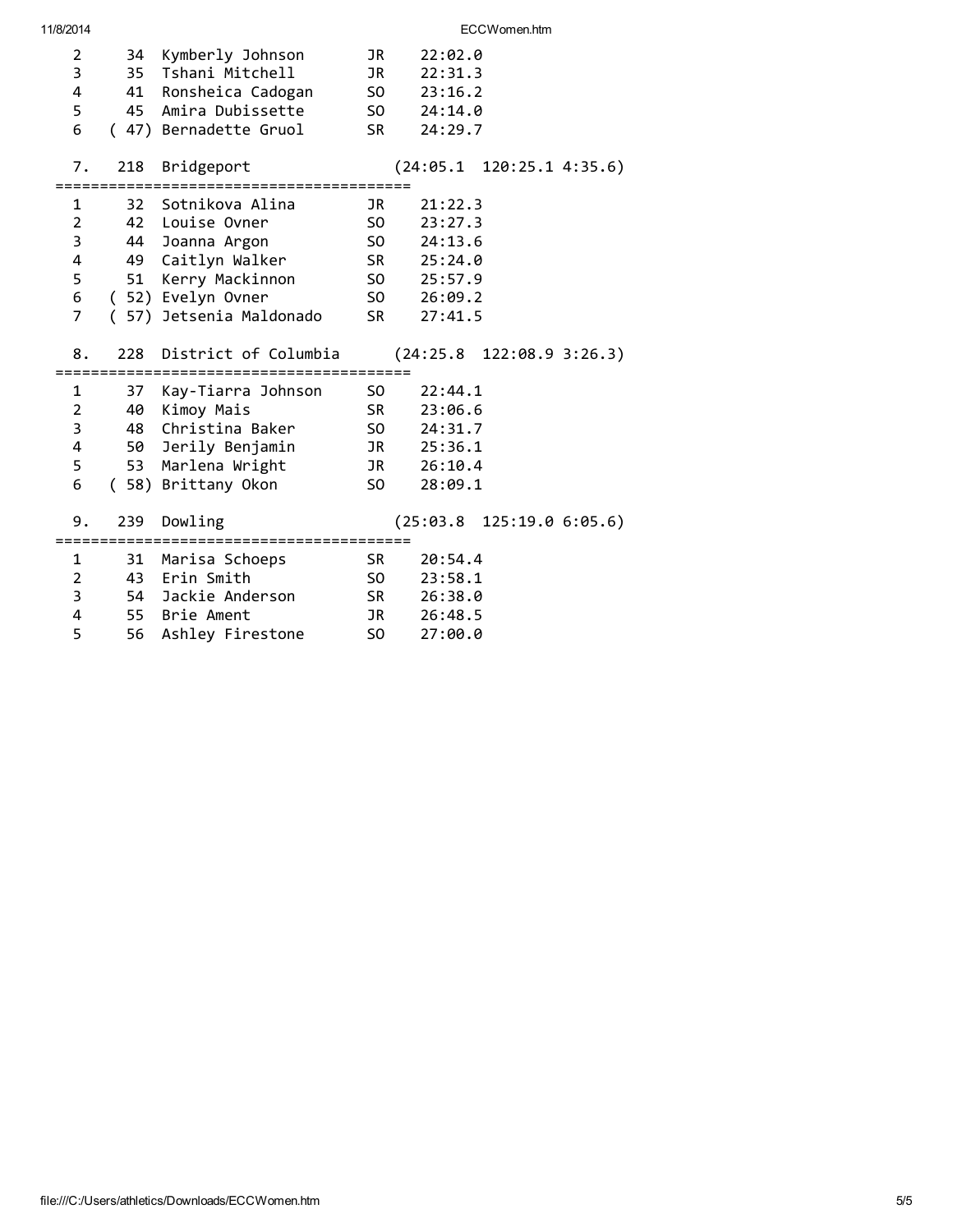### 11/8/2014 ECCMen.htm

# THE 2014 EAST COAST CONFERENCE CROSS COUNTRY CHAMPIONSHIPS November 8 Hosted By Roberts Wesleyan

MENS RACE - 8K

Results by Leone Timing & Results Services

www.leonetiming.com

|                |                      | YEAR            |                         |                    |              | MILE        |
|----------------|----------------------|-----------------|-------------------------|--------------------|--------------|-------------|
| PLACE PTS NAME |                      |                 |                         | PLACE SCHOOL       | <b>TIME</b>  | <b>PACE</b> |
|                | -------------------- |                 |                         |                    |              |             |
| $\mathbf{1}$   | 1 Scott Litts        |                 |                         | SR 1 Dowling       | 25:31.7 5:09 |             |
| $\overline{2}$ | 2 Michael Scott      | SO <sub>1</sub> |                         | 1 LIU Post         | 25:32.1      | 5:09        |
| 3              | 3 Kevin Brown        | <b>SR</b>       |                         | 2 Roberts Wesleyan | 25:51.7      | 5:13        |
| 4              | 4 Thomas Rodger      | JR              | 1                       | Roberts Wesleyan   | 25:52.2      | 5:13        |
| 5              | 5 Michael Darnell    | JR              | $\overline{2}$          | Molloy             | 25:53.4      | 5:13        |
| 6              | 6 Justin Bender      | JR              | $\overline{\mathbf{3}}$ | Roberts Wesleyan   | 25:55.8      | 5:13        |
| $\overline{7}$ | 7 Matthew Watson     | SO              | $\overline{2}$          | Roberts Wesleyan   | 26:04.0 5:15 |             |
| 8              | 8 Conor Gallagher    | JR              | $\overline{4}$          | Molloy             | 26:16.1      | 5:18        |
| 9              | 9 Keith Pease        | S <sub>0</sub>  | $\overline{\mathbf{3}}$ | Roberts Wesleyan   | 26:26.3 5:20 |             |
| 10             | 10 Kurt Samuel       | <b>SR</b>       | $\overline{\mathbf{3}}$ | Queens (N.Y.)      | 26:32.7      | 5:21        |
| 11             | 11 Andrew Nadler     | <b>SR</b>       |                         | 4 Queens (N.Y.)    | 26:34.2      | 5:21        |
| 12             | 12 Steven Arnone     | JR I            |                         | 5 LIU Post         | 26:42.0 5:23 |             |
| 13             | 13 Aaron Bellomo     | SO <sub>1</sub> |                         | 4 Roberts Wesleyan | 26:47.8 5:24 |             |
| 14             | 14 Thomas Flynn      | <b>FR</b>       | $\mathbf{1}$            | LIU Post           | 26:55.8 5:26 |             |
| 15             | Jeremy Rushok        | JR              |                         | 6 Daemen           | 27:04.5      | 5:27        |
| 16             | 15 Jordan Roselund   | JR              | $\overline{7}$          | Roberts Wesleyan   | 27:09.6 5:28 |             |
| 17             | Matthew Cregan       | S <sub>O</sub>  | 5                       | Daemen             | 27:14.5      | 5:29        |
| 18             | 16 Robert Mullen     | <b>SR</b>       | 5                       | Dowling            | 27:19.2      | 5:30        |
| 19             | 17 Asaad Jeffrey     | <b>FR</b>       | $\overline{2}$          | St. Thomas Aquinas | 27:23.3      | 5:31        |
| 20             | 18 Travis Laderer    | <b>FR</b>       | $\overline{\mathbf{3}}$ | Molloy             | 27:39.7      | 5:34        |
| 21             | 19 Liam Gallagher    | <b>FR</b>       | $\overline{4}$          | Molloy             | 27:41.4      | 5:35        |
| 22             | 20 Thomas Dreyer     | JR              | 8                       | Molloy             | 27:43.4      | 5:35        |
| 23             | 21 Tom Ruppel        | SO              | 6                       | <b>NYIT</b>        | 27:46.9 5:36 |             |
| 24             | 22 Joseph Chegwidden | <b>SR</b>       | 6                       | St. Thomas Aquinas | 27:52.2      | 5:37        |
| 25             | Zaccary Ekdahl       | <b>SR</b>       | $\overline{7}$          | Daemen             | 27:54.6      | 5:37        |
| 26             | Robert Schrenker     | FR.             | 5                       | Roberts Wesleyan   | 27:56.2      | 5:38        |
| 27             | 23 Tyler McGarvey    | S <sub>0</sub>  | $\overline{7}$          | LIU Post           | 28:03.8      | 5:39        |
| 28             | Matthew McCann       | FR.             | 6                       | Daemen             | 28:05.5      | 5:40        |
| 29             | 24 Shane Martensen   | SO              | 8                       | Molloy             | 28:07.9      | 5:40        |
| 30             | 25 Eric Haslbauer    | JR              | 9                       | Molloy             | 28:15.6 5:42 |             |
| 31             | Luke Jackson         |                 | FR <sub>7</sub>         | Roberts Wesleyan   | 28:23.6 5:43 |             |
| 32             | Joshua Johnson       |                 | FR <sub>8</sub>         | Roberts Wesleyan   | 28:25.2 5:44 |             |
| 33             | Erik Johnson         | <b>FR</b>       | 9                       | Roberts Wesleyan   | 28:26.3 5:44 |             |
| 34             | 26 Tyler Bay         |                 |                         | SR 8 Queens (N.Y.) | 28:28.2 5:44 |             |
| 35             | 27 Stephen McNiff    | SO.             | - 9                     | St. Thomas Aquinas | 28:35.1      | 5:46        |
| 36             | 28 Joe Battaglia     |                 | FR 10                   | <b>NYIT</b>        | 28:39.1      | 5:46        |
| 37             | 29 Nathan Cyrille    |                 | JR 10                   | Queens (N.Y.)      | 28:43.8      | 5:47        |
| 38             | 30 Ryan Gioe         |                 | FR 11                   | LIU Post           | 28:48.5      | 5:48        |
| 39             | Zach Eustance        | <b>SR</b>       | - 9                     | Daemen             | 28:54.3      | 5:49        |
| 40             | Nigel Cordulla       |                 | SO 10                   | Daemen             | 28:56.4      | 5:50        |
| 41             | 31 Bishoy Bishara    |                 | FR 12                   | <b>NYIT</b>        | 29:02.8      | 5:51        |
| 42             | 32 Nicholas Mavros   |                 | JR 11                   | <b>NYIT</b>        | 29:03.2      | 5:51        |
| 43             | Carl Daigler         |                 | FR 13                   | Roberts Wesleyan   | 29:14.0      | 5:53        |
| 44             | 33 Dillon Scibelli   |                 | SO 11                   | Queens (N.Y.)      | 29:15.2      | 5:54        |
| 45             | David Delvalle       |                 | FR 14                   | Daemen             | 29:17.0      | 5:54        |
| 46             | Jonathan Richards    |                 | FR 15                   | Roberts Wesleyan   | 29:19.2      | 5:54        |
| 47             | 34 Ryan Gasser       |                 | SO 12                   | St. Thomas Aquinas | 29:20.8      | 5:55        |
| 48             | 35 Naqwan Crowell    |                 | SR 10                   | Bridgeport         | 29:47.1      | 6:00        |
| 49             | 36 Stephan Owens     |                 | SR 11                   | <b>NYIT</b>        | 29:53.5      | 6:01        |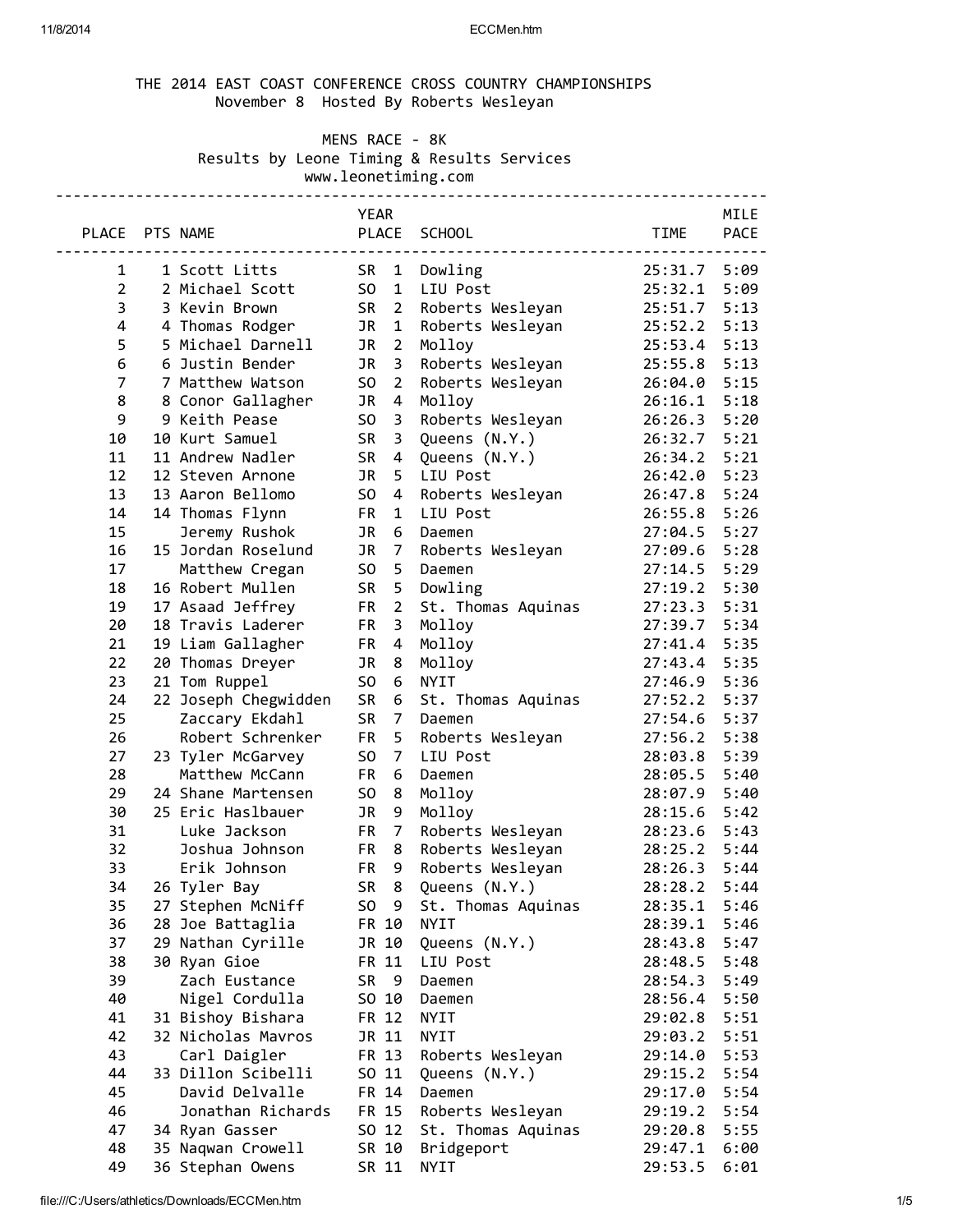11/8/2014 ECCMen.htm

| 50 | 37 Jamer Linares          |       | SO 13 | St. Thomas Aquinas | 29:57.5 | 6:02 |
|----|---------------------------|-------|-------|--------------------|---------|------|
| 51 | 38 Kevin Lopez            |       | JR 12 | Queens (N.Y.)      | 29:57.9 | 6:02 |
| 52 | Matthew VanDeMortel SO 14 |       |       | Daemen             | 30:15.0 | 6:06 |
| 53 | 39 Devon Lides            | FR 16 |       | <b>NYIT</b>        | 30:26.3 | 6:08 |
| 54 | Kevin Roginson            |       | FR 17 | Daemen             | 30:26.5 | 6:08 |
| 55 | Jonas Gage                | FR 18 |       | Roberts Wesleyan   | 30:33.9 | 6:09 |
| 56 | 40 Vichinsky Elien        | SO 15 |       | Dowling            | 30:54.6 | 6:14 |
| 57 | Tyler Capozzoli           | JR 13 |       | Molloy             | 30:57.5 | 6:14 |
| 58 | 41 Richard Cant           | SO 16 |       | St. Thomas Aquinas | 31:19.8 | 6:19 |
| 59 | 42 Christian Diaz         |       | FR 19 | St. Thomas Aquinas | 31:21.2 | 6:19 |
| 60 | Steven Paulus             |       | FR 20 | St. Thomas Aquinas | 31:33.9 | 6:21 |
| 61 | 43 Alex Birech            |       | JR 14 | Bridgeport         | 33:13.6 | 6:42 |
| 62 | William Lemus             | FR 21 |       | Molloy             | 33:31.0 | 6:45 |
| 63 | Michael Capestrani        | SO 17 |       | Daemen             | 33:40.8 | 6:47 |
| 64 | 44 Nicolas Jubera         | SR 12 |       | <b>NYIT</b>        | 33:49.5 | 6:49 |
| 65 | 45 Idelfonso Cosma        | SO 18 |       | Dowling            | 34:22.7 | 6:55 |
| 66 | Travis Enser              | SR 13 |       | Daemen             | 34:30.2 | 6:57 |
| 67 | 46 Jonathan Singh         | JR 15 |       | Dowling            | 35:10.6 | 7:05 |
| 68 | 47 Aron Kibet             | SR 14 |       | Bridgeport         | 36:00.7 | 7:15 |
| 69 | Christopher Suarez        | FR 22 |       | Daemen             | 36:01.1 | 7:15 |
| 70 | 48 Kraig Lewis            | SR 15 |       | Bridgeport         | 36:38.5 | 7:23 |
| 71 | Paolo Acuna               | SR 16 |       | <b>NYIT</b>        | 36:56.8 | 7:26 |
| 72 | 49 Mouad Tablouti         | SR 17 |       | Bridgeport         | 37:34.1 | 7:34 |
| 73 | 50 Mike Theophil          | SO 19 |       | Bridgeport         | 37:54.8 | 7:38 |
| 74 | 51 Matthew Goldstein      | SO 20 |       | Dowling            | 43:45.7 | 8:49 |
| 75 | 52 Herlis Reyes           | SO 21 |       | Dowling            | 45:56.0 | 9:15 |

|                | ECC TEAM SCORES                |                                                                     |       |                                 |  |  |  |
|----------------|--------------------------------|---------------------------------------------------------------------|-------|---------------------------------|--|--|--|
|                | 1.                             | 29 Roberts Wesleyan (26:02.0 130:10.0 0:34.6)<br>================== |       |                                 |  |  |  |
| 1              |                                | 3 Kevin Brown                                                       | SR.   | 25:51.7                         |  |  |  |
| $\overline{2}$ |                                | 4 Thomas Rodger                                                     |       | JR 25:52.2                      |  |  |  |
| 3              | 6                              | Justin Bender                                                       | JR    | 25:55.8                         |  |  |  |
| 4              | $7^{\circ}$                    | Matthew Watson                                                      |       | SO 26:04.0                      |  |  |  |
| 5              |                                | 9 Keith Pease                                                       |       | SO 26:26.3                      |  |  |  |
|                |                                | 6 (13) Aaron Bellomo                                                |       | SO 26:47.8                      |  |  |  |
| $\overline{7}$ |                                | (15) Jordan Roselund                                                | JR    | 27:09.6                         |  |  |  |
| 2.             |                                | 70 Molloy                                                           |       | $(27:02.8 \t135:14.0 \t1:50.0)$ |  |  |  |
| $\mathbf{1}$   |                                | 5 Michael Darnell<br><b>Example 18</b>                              |       | 25:53.4                         |  |  |  |
|                | $2 \left( \frac{1}{2} \right)$ | 8 Conor Gallagher                                                   |       | JR 26:16.1                      |  |  |  |
| 3              |                                | 18 Travis Laderer                                                   |       | FR 27:39.7                      |  |  |  |
| 4              |                                | 19 Liam Gallagher                                                   |       | FR 27:41.4                      |  |  |  |
| 5              |                                | 20 Thomas Dreyer                                                    |       | JR 27:43.4                      |  |  |  |
| 6              |                                | (24) Shane Martensen                                                |       | $SO \ 28:07.9$                  |  |  |  |
| $\overline{7}$ |                                | (25) Eric Haslbauer                                                 | JR    | 28:15.6                         |  |  |  |
| 3.             |                                | 81 LIU Post                                                         |       | $(27:12.5 \t136:02.2 \t3:16.4)$ |  |  |  |
| $\mathbf{1}$   | $\overline{2}$                 | Michael Scott                                                       |       | $SO \t 25:32.1$                 |  |  |  |
| $\overline{2}$ | 12                             | Steven Arnone                                                       |       | JR 26:42.0                      |  |  |  |
| 3              |                                | 14 Thomas Flynn                                                     |       | FR 26:55.8                      |  |  |  |
| 4              | 23                             | Tyler McGarvey                                                      | SO DO | 28:03.8                         |  |  |  |
|                |                                |                                                                     |       |                                 |  |  |  |

file:///C:/Users/athletics/Downloads/ECCMen.htm 2/5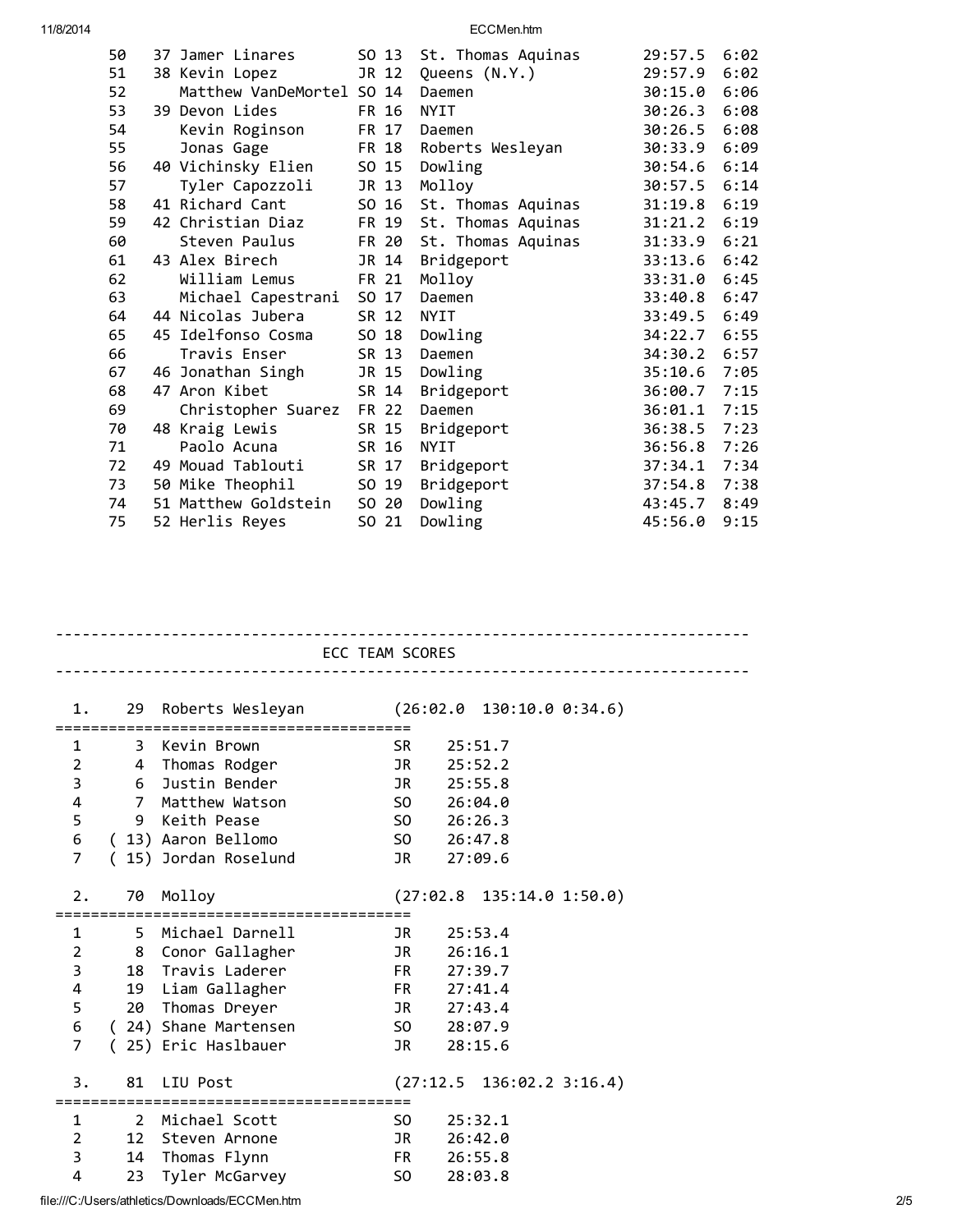| 11/8/2014           |     |                        |                       | ECCMen.htm                      |                                     |
|---------------------|-----|------------------------|-----------------------|---------------------------------|-------------------------------------|
| 5                   |     | 30 Ryan Gioe           | FR                    | 28:48.5                         |                                     |
| 4.                  |     | 109 Queens (N.Y.)      |                       | $(27:54.9 \t139:34.1 \t2:42.5)$ |                                     |
| 1                   |     | 10 Kurt Samuel         | <b>SR</b>             | 26:32.7                         |                                     |
| $\overline{2}$      |     | 11 Andrew Nadler       | SR                    | 26:34.2                         |                                     |
| 3                   |     |                        | <b>SR</b>             | 28:28.2                         |                                     |
|                     |     | 26 Tyler Bay           | JR 28:43.8            |                                 |                                     |
| $\overline{4}$      |     | 29 Nathan Cyrille      |                       |                                 |                                     |
| 5                   |     | 33 Dillon Scibelli     | SO <sub>2</sub>       | 29:15.2                         |                                     |
| 6                   |     | (38) Kevin Lopez       | JR                    | 29:57.9                         |                                     |
| 5.                  |     | 137 St. Thomas Aquinas |                       | $(28:37.8 \t143:08.9 \t2:34.2)$ |                                     |
| 1                   |     | 17 Asaad Jeffrey       | FR                    | 27:23.3                         |                                     |
| 2                   |     | 22 Joseph Chegwidden   | SR <sub>1</sub>       | 27:52.2                         |                                     |
| 3                   |     | 27 Stephen McNiff      | SO <sub>3</sub>       | 28:35.1                         |                                     |
| 4                   |     | 34 Ryan Gasser         | SO <sub>2</sub>       | 29:20.8                         |                                     |
| 5                   |     | 37 Jamer Linares       | SO <sub>2</sub>       | 29:57.5                         |                                     |
| 6                   |     | (41) Richard Cant      | SO <sub>2</sub>       | 31:19.8                         |                                     |
| $\overline{7}$      |     |                        | FR F                  |                                 |                                     |
|                     |     | (42) Christian Diaz    |                       | 31:21.2                         |                                     |
| 6.                  | 148 | NYIT                   |                       | $(28:53.1 \t144:25.5 \t2:06.6)$ |                                     |
| 1                   |     | 21 Tom Ruppel          | S <sub>0</sub>        | 27:46.9                         |                                     |
| 2                   |     | 28 Joe Battaglia       | FR <sub>1</sub>       | 28:39.1                         |                                     |
| 3                   |     | 31 Bishoy Bishara      | FR <sub>1</sub>       | 29:02.8                         |                                     |
| 4                   |     | 32 Nicholas Mavros     | JR <sub>1</sub>       | 29:03.2                         |                                     |
| 5                   |     |                        | SR                    |                                 |                                     |
|                     |     | 36 Stephan Owens       | FR <sub>1</sub>       | 29:53.5                         |                                     |
| 6<br>$\overline{7}$ |     | (39) Devon Lides       |                       | 30:26.3                         |                                     |
|                     |     | (44) Nicolas Jubera    | SR                    | 33:49.5                         |                                     |
| 7.                  |     | 148 Dowling            |                       | $(30:39.8 \t153:18.8 \t9:38.9)$ |                                     |
| 1                   |     | 1 Scott Litts          | <b>SR</b>             | 25:31.7                         |                                     |
| 2                   |     | 16 Robert Mullen       | SR                    | 27:19.2                         |                                     |
| 3                   | 40  | Vichinsky Elien        | S <sub>0</sub>        | 30:54.6                         |                                     |
| 4                   | 45  | Idelfonso Cosma        | S <sub>0</sub>        | 34:22.7                         |                                     |
| 5                   | 46  | Jonathan Singh         | JR                    | 35:10.6                         |                                     |
|                     |     | (51) Matthew Goldstein |                       |                                 |                                     |
| 6<br>$\overline{7}$ |     |                        | SO.<br>S <sub>0</sub> | 43:45.7<br>45:56.0              |                                     |
|                     |     | (52) Herlis Reyes      |                       |                                 |                                     |
| 8.                  |     | 222 Bridgeport         |                       | $(34:38.8 \t173:14.0 \t7:47.0)$ |                                     |
| 1                   |     | 35 Naqwan Crowell      | <b>SR</b>             | 29:47.1                         |                                     |
| 2                   |     | 43 Alex Birech         | JR                    | 33:13.6                         |                                     |
| 3                   |     | 47 Aron Kibet          | <b>SR</b>             | 36:00.7                         |                                     |
| 4                   |     | 48 Kraig Lewis         | <b>SR</b>             | 36:38.5                         |                                     |
| 5                   |     | 49 Mouad Tablouti      |                       |                                 |                                     |
| 6                   |     | (50) Mike Theophil     | SR 1                  | 37:34.1                         |                                     |
|                     |     |                        | SO.                   | 37:54.8                         |                                     |
|                     |     | OVERALL TEAM SCORES    |                       |                                 | ----------------------------------- |
|                     |     |                        |                       |                                 |                                     |
| 1.                  |     | 29 Roberts Wesleyan    |                       | (26:02.0 130:10.0 0:34.6)       |                                     |
| 1                   |     | 3 Kevin Brown          | <b>SR</b>             | 25:51.7                         |                                     |
|                     |     |                        |                       |                                 |                                     |
| $\overline{2}$      |     | 4 Thomas Rodger        | JR                    | 25:52.2                         |                                     |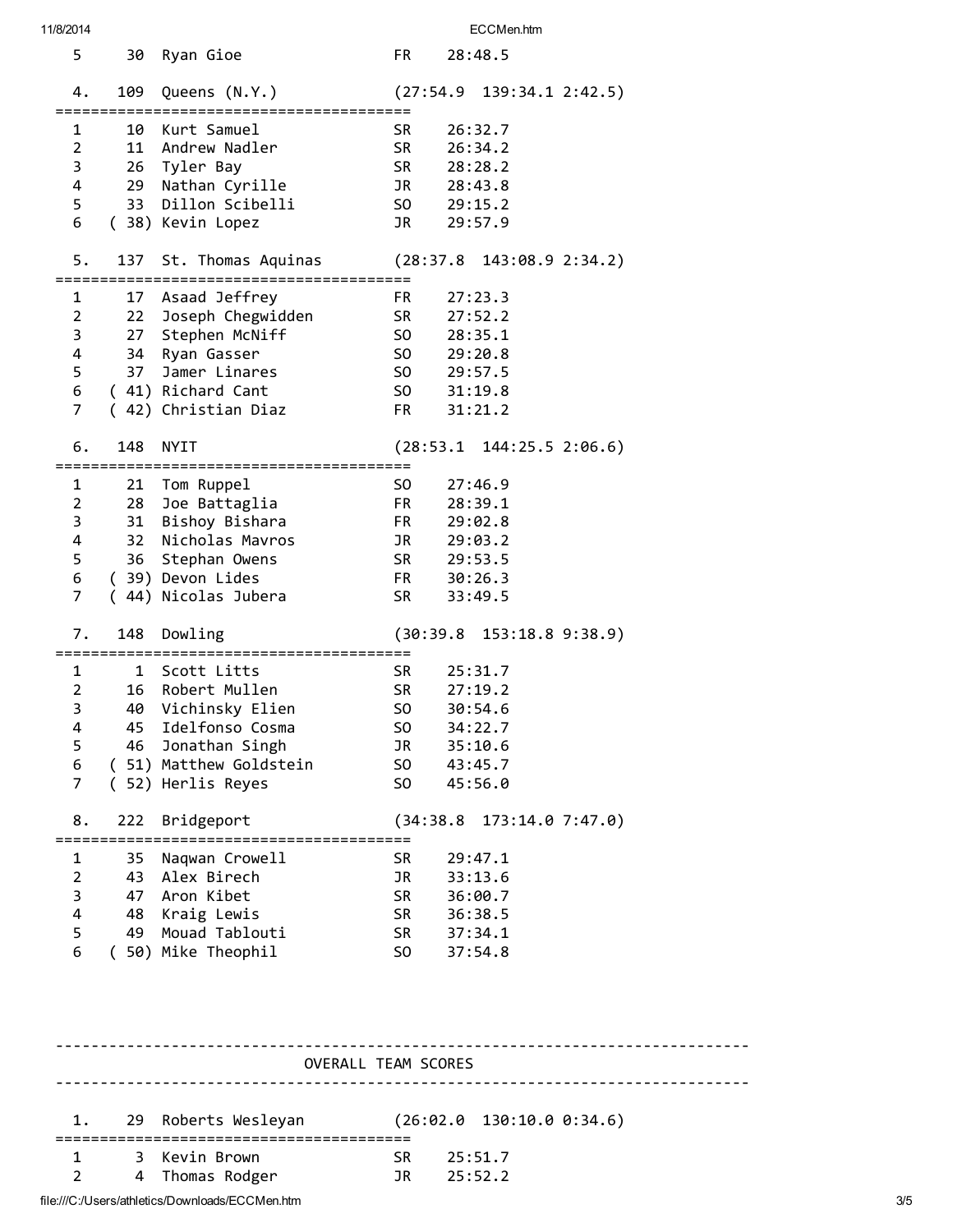| 11/8/2014      |     |                       |                                                                                                                                                                                                                                | ECCMen.htm                      |
|----------------|-----|-----------------------|--------------------------------------------------------------------------------------------------------------------------------------------------------------------------------------------------------------------------------|---------------------------------|
| 3              |     | 6 Justin Bender       | JR                                                                                                                                                                                                                             | 25:55.8                         |
| 4              |     | 7 Matthew Watson      | SO                                                                                                                                                                                                                             | 26:04.0                         |
| 5              |     | 9 Keith Pease         | SO                                                                                                                                                                                                                             | 26:26.3                         |
|                |     |                       |                                                                                                                                                                                                                                |                                 |
| 6              |     | (13) Aaron Bellomo    | SO <sub>2</sub>                                                                                                                                                                                                                | 26:47.8                         |
| $\overline{7}$ | (   | 16) Jordan Roselund   | JR                                                                                                                                                                                                                             | 27:09.6                         |
|                |     |                       |                                                                                                                                                                                                                                |                                 |
| 2.             | 76  | Molloy                |                                                                                                                                                                                                                                | (27:02.8 135:14.0 1:50.0)       |
|                |     |                       |                                                                                                                                                                                                                                |                                 |
| 1              |     | 5 Michael Darnell     | JR                                                                                                                                                                                                                             | 25:53.4                         |
| $\overline{2}$ |     | 8 Conor Gallagher     | JR                                                                                                                                                                                                                             | 26:16.1                         |
| 3              |     | 20 Travis Laderer     | FR                                                                                                                                                                                                                             | 27:39.7                         |
| 4              |     | 21 Liam Gallagher     | FR                                                                                                                                                                                                                             | 27:41.4                         |
| 5              |     | 22 Thomas Dreyer      | JR                                                                                                                                                                                                                             | 27:43.4                         |
|                |     |                       |                                                                                                                                                                                                                                |                                 |
| 6              |     | (28) Shane Martensen  | SO <sub>2</sub>                                                                                                                                                                                                                | 28:07.9                         |
| 7              |     | (29) Eric Haslbauer   | JR                                                                                                                                                                                                                             | 28:15.6                         |
|                |     |                       |                                                                                                                                                                                                                                |                                 |
| 3.             | 88  | LIU Post              |                                                                                                                                                                                                                                | (27:12.5 136:02.2 3:16.4)       |
|                |     |                       |                                                                                                                                                                                                                                |                                 |
| 1              | -2  | Michael Scott         | SO.                                                                                                                                                                                                                            | 25:32.1                         |
| $\overline{2}$ | 12  | Steven Arnone         | JR                                                                                                                                                                                                                             | 26:42.0                         |
| 3              |     | 14 Thomas Flynn       |                                                                                                                                                                                                                                | FR 26:55.8                      |
| 4              |     | 26 Tyler McGarvey     |                                                                                                                                                                                                                                | SO 28:03.8                      |
| 5              | 34  | Ryan Gioe             | FR <sub>1</sub>                                                                                                                                                                                                                | 28:48.5                         |
|                |     |                       |                                                                                                                                                                                                                                |                                 |
|                |     |                       |                                                                                                                                                                                                                                |                                 |
| 4.             | 119 | Daemen                |                                                                                                                                                                                                                                | $(27:50.7 \t139:13.4 \t1:49.8)$ |
|                |     |                       |                                                                                                                                                                                                                                |                                 |
| 1              | 15  | Jeremy Rushok         | JR                                                                                                                                                                                                                             | 27:04.5                         |
| $\overline{2}$ | 17  | Matthew Cregan        | SO.                                                                                                                                                                                                                            | 27:14.5                         |
| 3              |     | 25 Zaccary Ekdahl     | SR and the set of the set of the set of the set of the set of the set of the set of the set of the set of the set of the set of the set of the set of the set of the set of the set of the set of the set of the set of the se | 27:54.6                         |
| 4              | 27  | Matthew McCann        | FR F                                                                                                                                                                                                                           | 28:05.5                         |
| 5              |     | 35 Zach Eustance      | SR and the set of the set of the set of the set of the set of the set of the set of the set of the set of the set of the set of the set of the set of the set of the set of the set of the set of the set of the set of the se | 28:54.3                         |
| 6              |     | (36) Nigel Cordulla   |                                                                                                                                                                                                                                | SO 28:56.4                      |
| 7              |     | (40) David Delvalle   | FR F                                                                                                                                                                                                                           | 29:17.0                         |
|                |     |                       |                                                                                                                                                                                                                                |                                 |
| 5.             | 123 | Queens (N.Y.)         |                                                                                                                                                                                                                                | (27:54.9 139:34.1 2:42.5)       |
|                |     |                       |                                                                                                                                                                                                                                |                                 |
|                |     |                       |                                                                                                                                                                                                                                |                                 |
| 1              | 10  | Kurt Samuel           | SR.                                                                                                                                                                                                                            | 26:32.7                         |
| 2              | 11  | Andrew Nadler         | SR                                                                                                                                                                                                                             | 26:34.2                         |
| 3              | 30  | Tyler Bay             | <b>SR</b>                                                                                                                                                                                                                      | 28:28.2                         |
| 4              | 33  | Nathan Cyrille        | <b>JR</b>                                                                                                                                                                                                                      | 28:43.8                         |
| 5              | 39  | Dillon Scibelli       | SO.                                                                                                                                                                                                                            | 29:15.2                         |
| 6              |     | (45) Kevin Lopez      | <b>JR</b>                                                                                                                                                                                                                      | 29:57.9                         |
|                |     |                       |                                                                                                                                                                                                                                |                                 |
| 6.             | 159 | St. Thomas Aquinas    |                                                                                                                                                                                                                                | (28:37.8)<br>143:08.9 2:34.2)   |
|                |     |                       | :==========                                                                                                                                                                                                                    |                                 |
| 1              | 19  | Asaad Jeffrey         | FR                                                                                                                                                                                                                             | 27:23.3                         |
| $\overline{2}$ |     | 24 Joseph Chegwidden  | <b>SR</b>                                                                                                                                                                                                                      | 27:52.2                         |
| 3              |     | 31 Stephen McNiff     | SO.                                                                                                                                                                                                                            | 28:35.1                         |
|                |     |                       |                                                                                                                                                                                                                                |                                 |
| 4              |     | 41 Ryan Gasser        | SO.                                                                                                                                                                                                                            | 29:20.8                         |
| 5              |     | 44 Jamer Linares      | SO.                                                                                                                                                                                                                            | 29:57.5                         |
| 6              |     | (48) Richard Cant     | SO <sub>2</sub>                                                                                                                                                                                                                | 31:19.8                         |
| $\overline{7}$ |     | (49) Christian Diaz   | FR.                                                                                                                                                                                                                            | 31:21.2                         |
|                |     |                       |                                                                                                                                                                                                                                |                                 |
| 7.             | 171 | Dowling               |                                                                                                                                                                                                                                | $(30:39.8 \t153:18.8 \t9:38.9)$ |
|                |     | :==================== |                                                                                                                                                                                                                                |                                 |
| 1              | 1   | Scott Litts           | SR                                                                                                                                                                                                                             | 25:31.7                         |
| 2              | 18  | Robert Mullen         | <b>SR</b>                                                                                                                                                                                                                      | 27:19.2                         |
| 3              |     | 47 Vichinsky Elien    | SO.                                                                                                                                                                                                                            | 30:54.6                         |
| 4              | 52  | Idelfonso Cosma       | SO.                                                                                                                                                                                                                            | 34:22.7                         |
| 5              | 53  | Jonathan Singh        | JR                                                                                                                                                                                                                             | 35:10.6                         |
| 6              |     | 58) Matthew Goldstein | S <sub>0</sub>                                                                                                                                                                                                                 | 43:45.7                         |
|                |     |                       |                                                                                                                                                                                                                                |                                 |